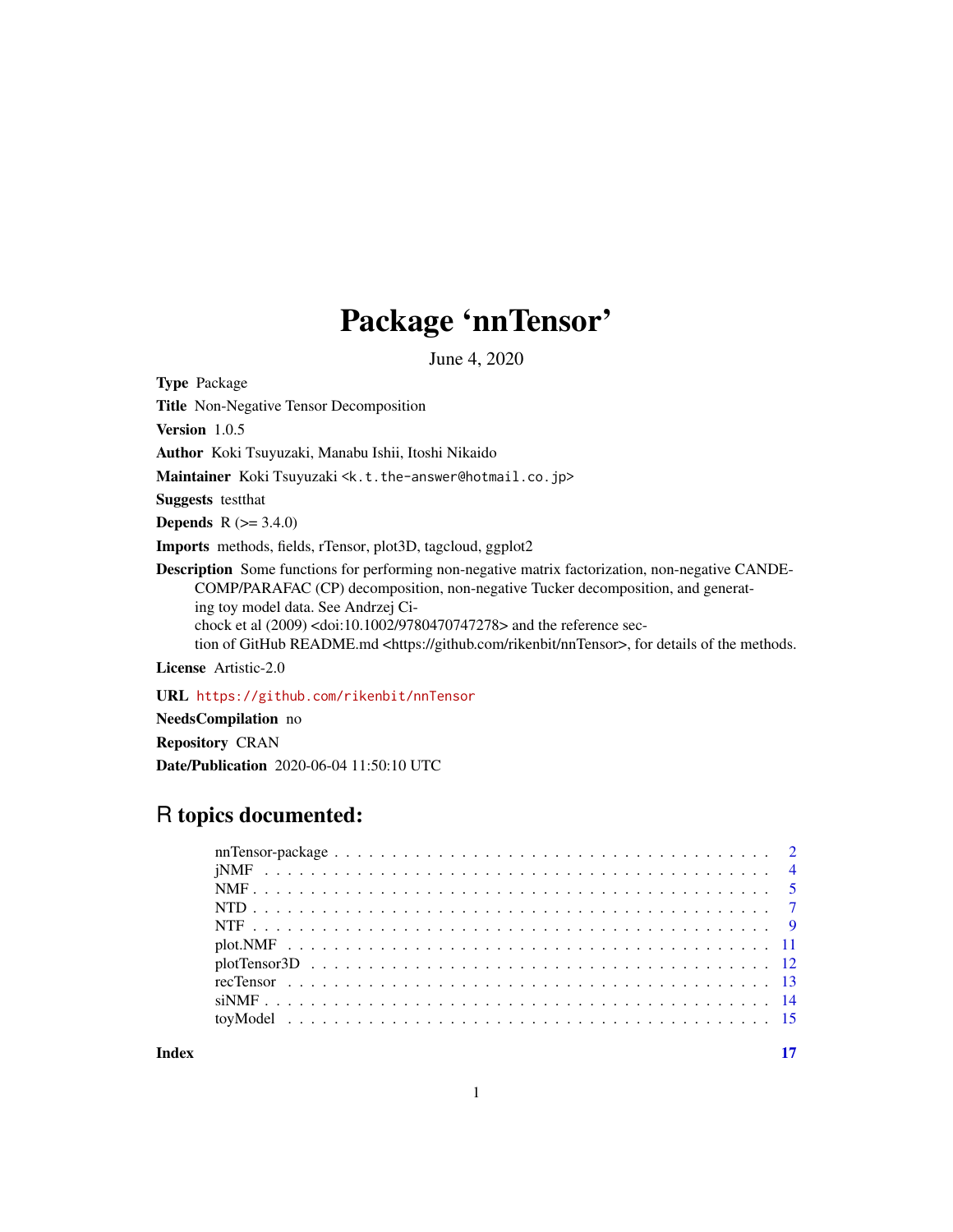<span id="page-1-0"></span>

# Description

Some functions for performing non-negative matrix factorization, non-negative CANDECOMP/PARAFAC (CP) decomposition, non-negative Tucker decomposition, and generating toy model data. See Andrzej Cichock et al (2009) <doi:10.1002/9780470747278> and the reference section of GitHub README.md <https://github.com/rikenbit/nnTensor>, for details of the methods.

# Details

The DESCRIPTION file:

| Package:  | nnTensor                                                                                                         |
|-----------|------------------------------------------------------------------------------------------------------------------|
| Type:     | Package                                                                                                          |
| Title:    | Non-Negative Tensor Decomposition                                                                                |
| Version:  | 1.0.5                                                                                                            |
| Author:   | Koki Tsuyuzaki, Manabu Ishii, Itoshi Nikaido                                                                     |
|           | Maintainer: Koki Tsuyuzaki <k.t.the-answer@hotmail.co.jp></k.t.the-answer@hotmail.co.jp>                         |
| Suggests: | testthat                                                                                                         |
| Depends:  | $R$ ( $> = 3.4.0$ )                                                                                              |
| Imports:  | methods, fields, rTensor, plot3D, tagcloud, ggplot2                                                              |
|           | Description: Some functions for performing non-negative matrix factorization, non-negative CANDECOMP/PARAFAC (CI |
| License:  | Artistic-2.0                                                                                                     |
| URL:      | https://github.com/rikenbit/nnTensor                                                                             |

Index of help topics:

| <b>NMF</b>       | Non-negative Matrix Factorization Algorithms<br>(NMF)       |
|------------------|-------------------------------------------------------------|
| <b>NTD</b>       | Non-negative Tucker Decomposition Algorithms<br>(NTD)       |
| <b>NTF</b>       | Non-negative CP Decomposition Algorithms (NTF)              |
| jNMF             | Joint Non-negative Matrix Factorization                     |
|                  | Algorithms (jNMF)                                           |
| nnTensor-package | Non-Negative Tensor Decomposition                           |
| plot.NMF         | Plot function of the result of NMF function                 |
| plotTensor3D     | Plot function for visualization of tensor data<br>structure |
| recTensor        | Tensor Reconstruction from core tensor (S) and              |
|                  | factor matrices (A)                                         |
| siNMF            | Simultaneous Non-negative Matrix Factorization              |
|                  | Algorithms (siNMF)                                          |
| toyModel         | Toy model data for using NMF, NTF, and NTD                  |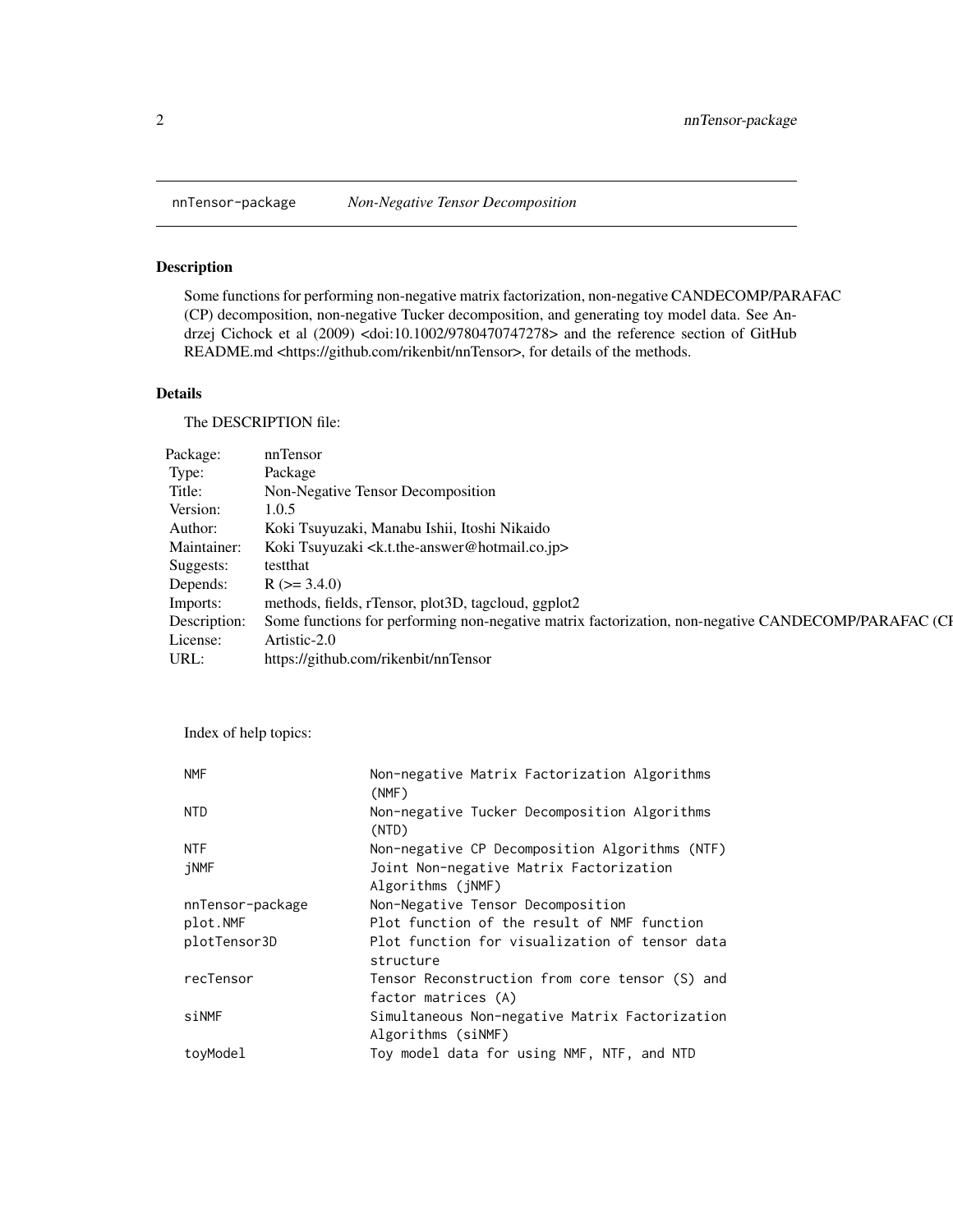#### Author(s)

Koki Tsuyuzaki, Manabu Ishii, Itoshi Nikaido

Maintainer: Koki Tsuyuzaki <k.t.the-answer@hotmail.co.jp>

#### References

Andrzej CICHOCK, et. al., (2009). Nonnegative Matrix and Tensor Factorizations. *John Wiley & Sons, Ltd*

Keigo Kimura, (2017). A Study on Efficient Algorithms for Nonnegative Matrix/Tensor Factorization. *Hokkaido University Collection of Scholarly and Academic Papers*

Andrzej CICHOCKI et. al., (2007). Non-negative Tensor Factorization using Alpha and Beta Divergence. *IEEE ICASSP 2007*

Anh Huy PHAN et. al., (2008). Multi-way Nonnegative Tensor Factorization Using Fast Hierarchical Alternating Least Squares Algorithm (HALS). *NOLTA2008*

Andrzej CICHOCKI et. al., (2008). Fast Local Algorithms for Large Scale Nonnegative Matrix and Tensor Factorizations. *IEICE Transactions on Fundamentals of Electronics, Communications and Computer Sciences*

Yong-Deok Kim et. al., (2007). Nonnegative Tucker Decomposition. *IEEE Conference on Computer Vision and Pattern Recognition*

Yong-Deok Kim et. al., (2008). Nonneegative Tucker Decomposition With Alpha-Divergence. *IEEE International Conference on Acoustics, Speech and Signal Processing*

Anh Huy Phan, (2008). Fast and efficient algorithms for nonnegative Tucker decomposition. *Advances in Neural Networks - ISNN2008*

Anh Hyu Phan et. al. (2011). Extended HALS algorithm for nonnegative Tucker decomposition and its applications for multiway analysis and classification. *Neurocomputing*

Jean-Philippe Brunet. et. al., (2004). Metagenes and molecular pattern discovery using matrix factorization. *PNAS*

Xiaoxu Han. (2007). CANCER MOLECULAR PATTERN DISCOVERY BY SUBSPACE CON-SENSUS KERNEL CLASSIFICATION

Attila Frigyesi. et. al., (2008). Non-Negative Matrix Factorization for the Analysis of Complex Gene Expression Data: Identification of Clinically Relevant Tumor Subtypes. *Cancer Informatics*

Haesun Park. et. al., (2019). Lecture 3: Nonnegative Matrix Factorization: Algorithms and Applications. *SIAM Gene Golub Summer School, Aussois France, June 18, 2019*

Chunxuan Shao. et. al., (2017). Robust classification of single-cell transcriptome data by nonnegative matrix factorization. *Bioinformatics*

Paul Fogel (2013). Permuted NMF: A Simple Algorithm Intended to Minimize the Volume of the Score Matrix

Philip M. Kim. et. al., (2003). Subsystem Identification Through Dimensionality Reduction of Large-Scale Gene Expression Data. *Genome Research*

Lucie N. Hutchins. et. al., (2008). Position-dependent motif characterization using non-negative matrix factorization. *Bioinformatics*

Patrik O. Hoyer (2004). Non-negative Matrix Factorization with Sparseness Constraints. *Journal of Machine Learning 5*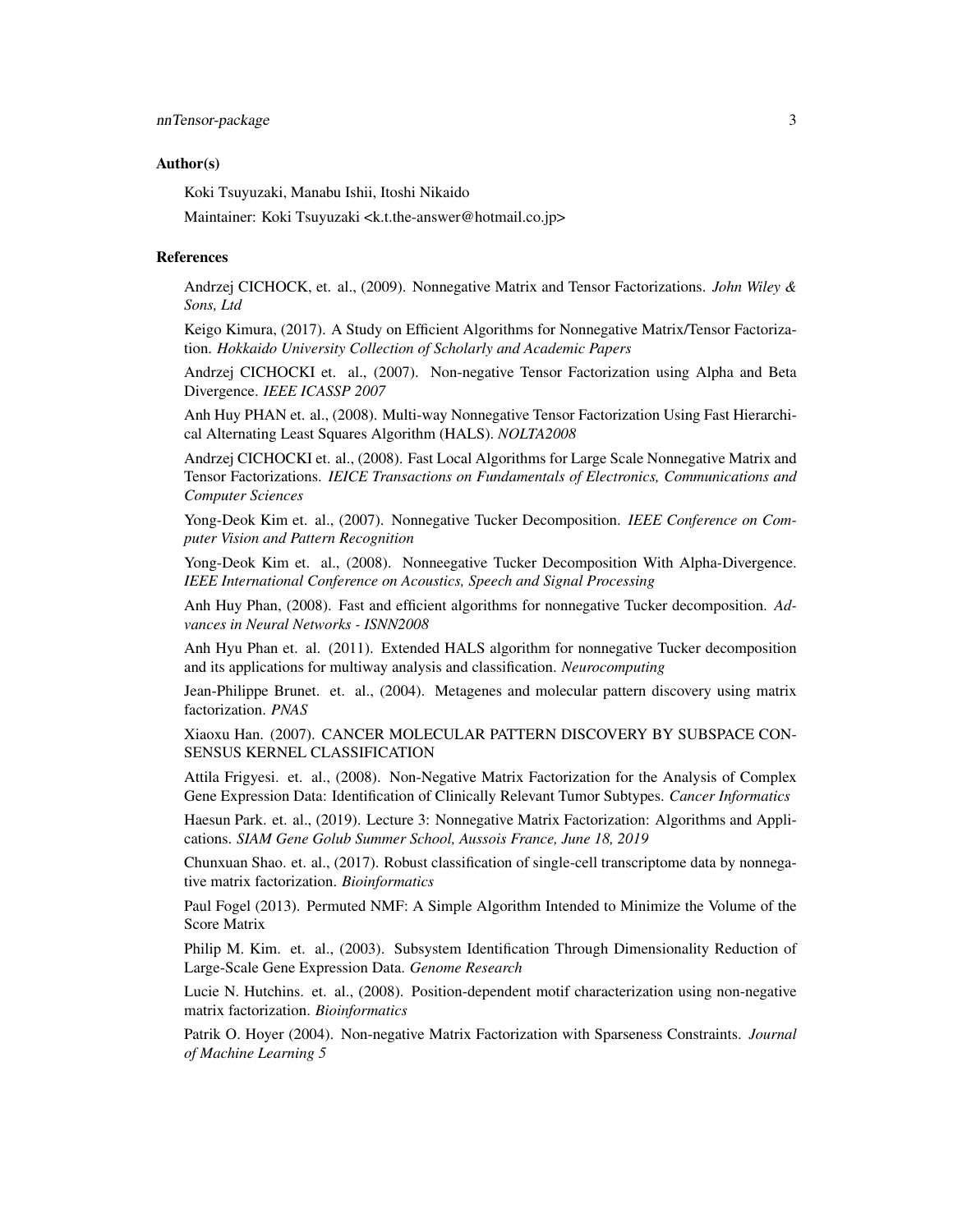# <span id="page-3-0"></span>See Also

[toyModel](#page-14-1),[NMF](#page-4-1),[NTF](#page-8-1),[NTD](#page-6-1),[recTensor](#page-12-1),[plotTensor3D](#page-11-1)

#### Examples

ls("package:nnTensor")

jNMF *Joint Non-negative Matrix Factorization Algorithms (jNMF)*

# Description

The input data objects are assumed to be non-negative matrices. jNMF decompose the matrices to two low-dimensional factor matices simultaneously.

#### Usage

jNMF(X, M=NULL, initW=NULL, initV=NULL, initH=NULL, fixW=FALSE, fixV=FALSE, fixH=FALSE, J = 3, w=NULL, algorithm = c("Frobenius", "KL", "IS", "PLTF"), p=1, thr = 1e-10, num.iter = 100, viz = FALSE, figdir = NULL, verbose = FALSE)

| X         | A list containing input matrices $(X_k, \langle N^*Mk \rangle, k=1K)$ .                                                                                      |
|-----------|--------------------------------------------------------------------------------------------------------------------------------------------------------------|
| M         | A list containing the mask matrices $(X_k, \langle N^*Mk\rangle, k=1K)$ . If the input matrix<br>has missing values, specify the element as 0 (otherwise 1). |
| initW     | The initial values of factor matrix W, which has N-rows and J-columns (Default:<br>NULL).                                                                    |
| initV     | A list containing the initial values of multiple factor matrices $(V_k, \langle N^*J \rangle,$<br>k=1.K, Default: NULL).                                     |
| initH     | A list containing the initial values of multiple factor matrices $(H_k, \langle Mk^*J \rangle)$ ,<br>k=1.K, Default: NULL).                                  |
| fixW      | Whether the factor matrix W is updated in each iteration step (Default: FALSE).                                                                              |
| fixV      | Whether the factor matrices Vk are updated in each iteration step (Default:<br>FALSE).                                                                       |
| fixH      | Whether the factor matrices Hk are updated in each iteration step (Default:<br>FALSE).                                                                       |
| J         | Number of low-dimension $(J < N, Mk)$ .                                                                                                                      |
| W         | Weight vector (Default: NULL)                                                                                                                                |
| algorithm | Divergence between X and X_bar. "Frobenius", "KL", and "IS" are available<br>(Default: "KL").                                                                |
| p         | The parameter of Probabilistic Latent Tensor Factorization (p=0: Frobenius,<br>$p=1$ : KL, $p=2$ : IS)                                                       |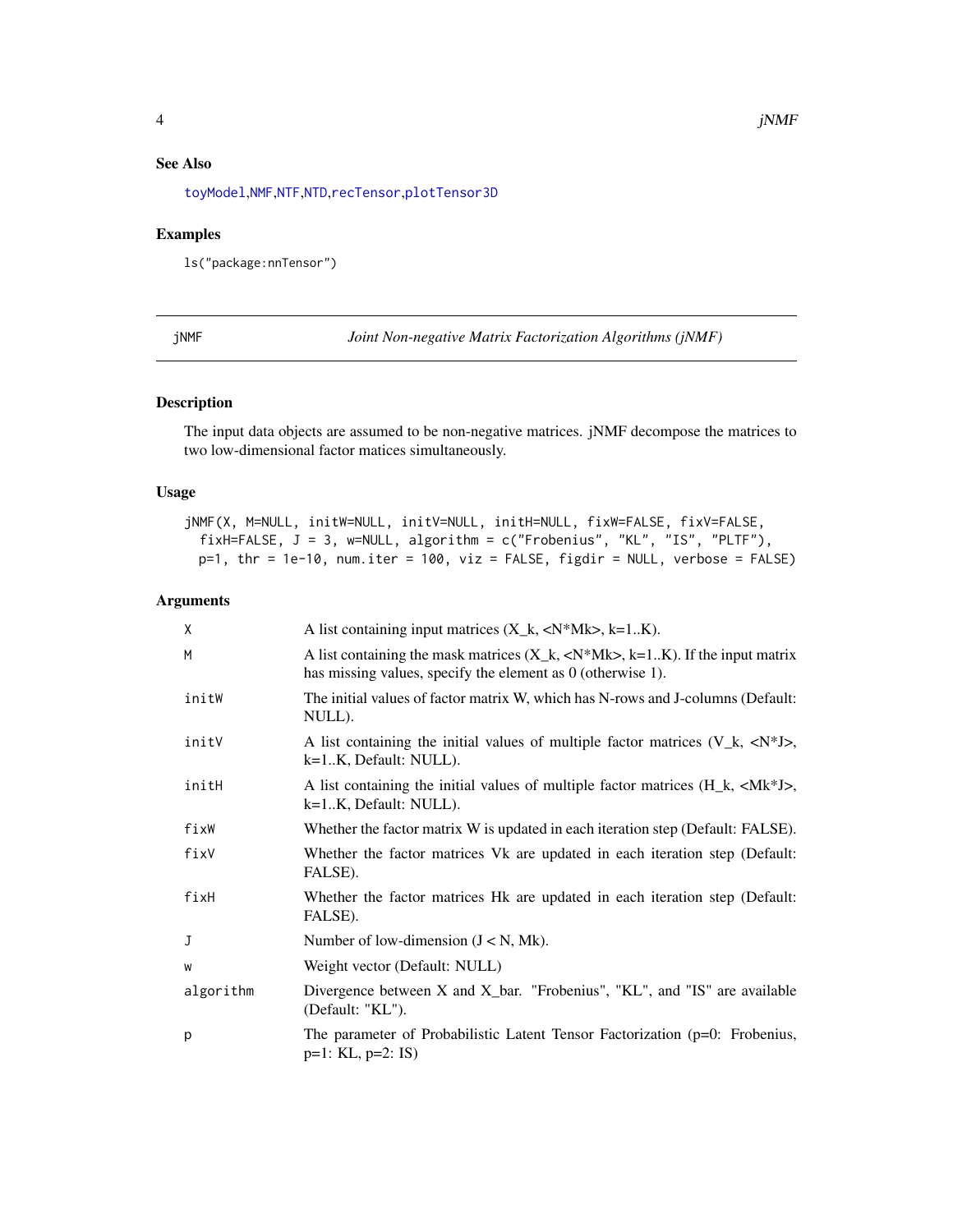<span id="page-4-0"></span>

| thr      | When error change rate is lower than thr, the iteration is terminated (Default:<br>$1E-10$ ). |
|----------|-----------------------------------------------------------------------------------------------|
| num.iter | The number of interation step (Default: 100).                                                 |
| viz      | If $viz == TRUE$ , internal reconstructed matrix can be visualized.                           |
| figdir   | the directory for saving the figure, when $viz == TRUE$ .                                     |
| verbose  | If verbose $==$ TRUE, Error change rate is generated in console windos.                       |

#### Value

W : A matrix which has N-rows and J-columns  $(J < N, Mk)$ . V : A list which has multiple elements containing N-rows and J-columns  $(J < N, Mk)$ . H : A list which has multiple elements containing Mk-rows and J-columns matrix  $(J < N, Mk)$ . RecError : The reconstruction error between data matrix and reconstructed matrix from W and H. TrainRecError : The reconstruction error calculated by training set (observed values specified by M). TestRecError : The reconstruction error calculated by test set (missing values specified by M). RelChange : The relative change of the error.

#### Author(s)

Koki Tsuyuzaki

#### References

Liviu Badea, (2008) Extracting Gene Expression Profiles Common to Colon and Pancreatic Adenocarcinoma using Simultaneous nonnegative matrix factorization. *Pacific Symposium on Biocomputing* 13:279-290

Shihua Zhang, et al. (2012) Discovery of multi-dimensional modules by integrative analysis of cancer genomic data. *Nucleic Acids Research* 40(19), 9379-9391

Zi Yang, et al. (2016) A non-negative matrix factorization method for detecting modules in heterogeneous omics multi-modal data, *Bioinformatics* 32(1), 1-8

Y. Kenan Yilmaz et al., (2010) Probabilistic Latent Tensor Factorization, *International Conference on Latent Variable Analysis and Signal Separation* 346-353

#### Examples

```
matdata <- toyModel(model = "siNMF_Hard")
out <- jNMF(matdata, J=2, num.iter=2)
```
<span id="page-4-1"></span>NMF *Non-negative Matrix Factorization Algorithms (NMF)*

#### Description

The input data is assumed to be non-negative matrix. NMF decompose the matrix to two lowdimensional factor matices. This function is also used as initialization step of tensor decomposition (see also NTF and NTD).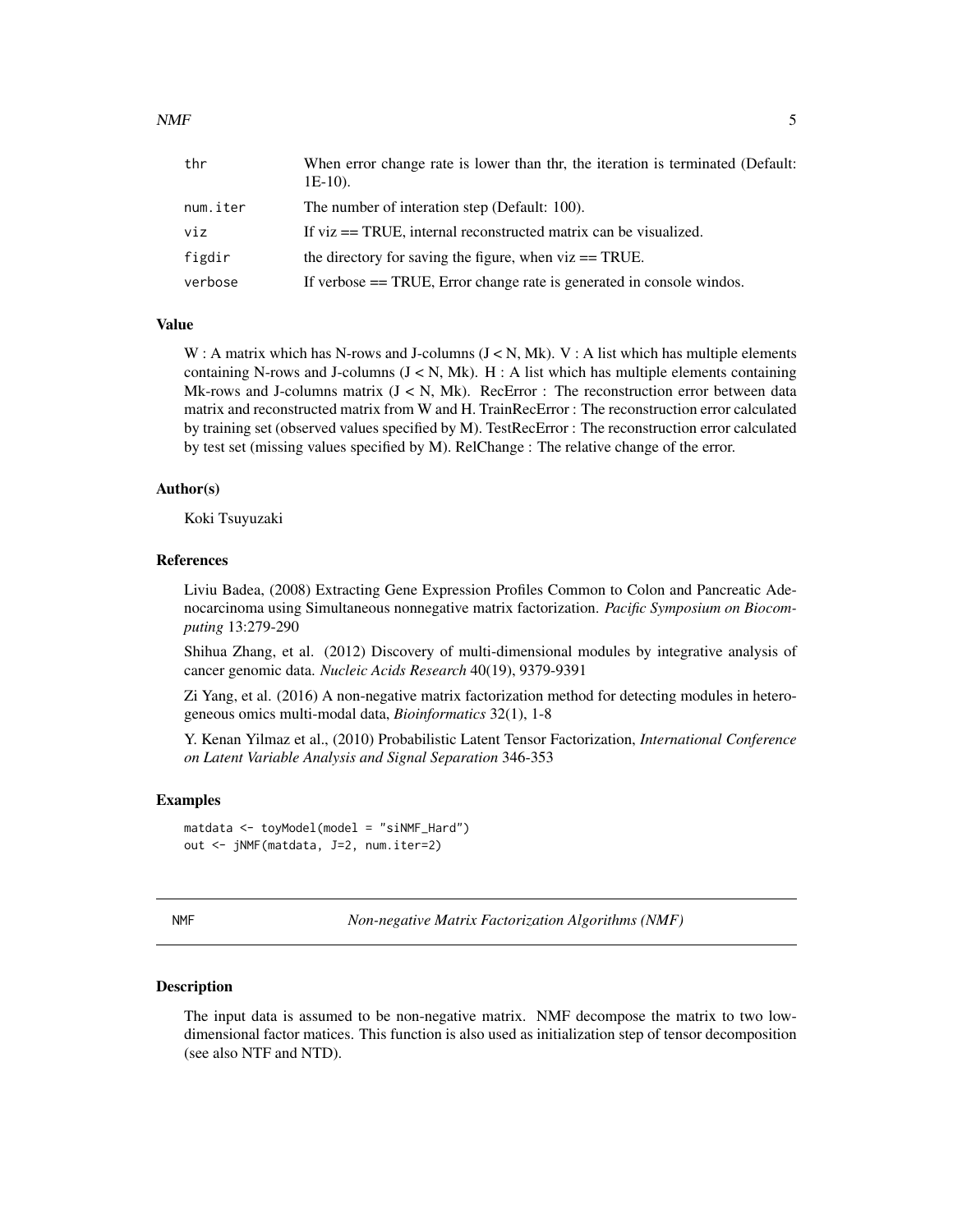# Usage

```
NMF(X, M=NULL, initU=NULL, initV=NULL, fixU=FALSE, fixV=FALSE, J = 3,
  rank.method=c("all", "ccc", "dispersion", "rss", "evar", "residuals",
    "sparseness.basis", "sparseness.coef", "sparseness2.basis",
    "sparseness2.coef", "norm.info.gain.basis", "norm.info.gain.coef",
    "singular", "volume", "condition"), runtime=30,
  algorithm = c("Frobenius", "KL", "IS", "Pearson", "Hellinger", "Neyman",
    "Alpha", "Beta", "PGD", "HALS", "GCD"), Alpha = 1, Beta = 2,
  eta = 1e-04, thr1 = 1e-10, thr2 = 1e-10, tol = 1e-04,
 num.iter = 100, viz = FALSE, figdir = NULL, verbose = FALSE)
```

| X                | The input matrix which has N-rows and M-columns.                                                                                                       |  |  |
|------------------|--------------------------------------------------------------------------------------------------------------------------------------------------------|--|--|
| M                | The mask matrix which has N-rows and M-columns. If the input matrix has<br>missing values, specify the element as $0$ (otherwise 1).                   |  |  |
| initU            | The initial values of factor matrix U, which has N-rows and J-columns (Default:<br>NULL).                                                              |  |  |
| initV            | The initial values of factor matrix V, which has M-rows and J-columns (Default:<br>NULL).                                                              |  |  |
| fixU             | Whether the factor matrix U is updated in each iteration step (Default: FALSE).                                                                        |  |  |
| fixV             | Whether the factor matrix V is updated in each iteration step (Default: FALSE).                                                                        |  |  |
| J                | The number of low-dimension $(J < N, M)$ . If a numerical vector is specified (e.g.<br>2:6), the appropriate rank is estimated.                        |  |  |
| rank.method      | The rank estimation method (Default: "all"). Only if the J option is specified as<br>a numerical vector longer than two, this option will be active.   |  |  |
| runtime          | The number of trials to estimate rank (Default: 10).                                                                                                   |  |  |
| algorithm        | NMF algorithms. "Frobenius", "KL", "IS", "Pearson", "Hellinger", "Neyman",<br>"HALS", "PGD", "Alpha", "Beta", and "GCD" are available (Default: "KL"). |  |  |
| Alpha            | The parameter of Alpha-divergence.                                                                                                                     |  |  |
| Beta             | The parameter of Beta-divergence.                                                                                                                      |  |  |
| eta              | The stepsize for PGD algorithm (Default: 0.0001).                                                                                                      |  |  |
| thr1             | When error change rate is lower than thr1, the iteration is terminated (Default:<br>$1E-10$ ).                                                         |  |  |
| thr <sub>2</sub> | If the minus-value is generated, replaced as thr2 (Default: 1E-10). This value is<br>used within the internal function .positive().                    |  |  |
| tol              | The tolerance parameter used in GCD algorithm.                                                                                                         |  |  |
| num.iter         | The number of interation step (Default: 100).                                                                                                          |  |  |
| viz              | If viz == TRUE, internal reconstructed matrix can be visualized.                                                                                       |  |  |
| figdir           | The directory for saving the figure, when $viz == TRUE$ .                                                                                              |  |  |
| verbose          | If verbose == TRUE, Error change rate is generated in console window.                                                                                  |  |  |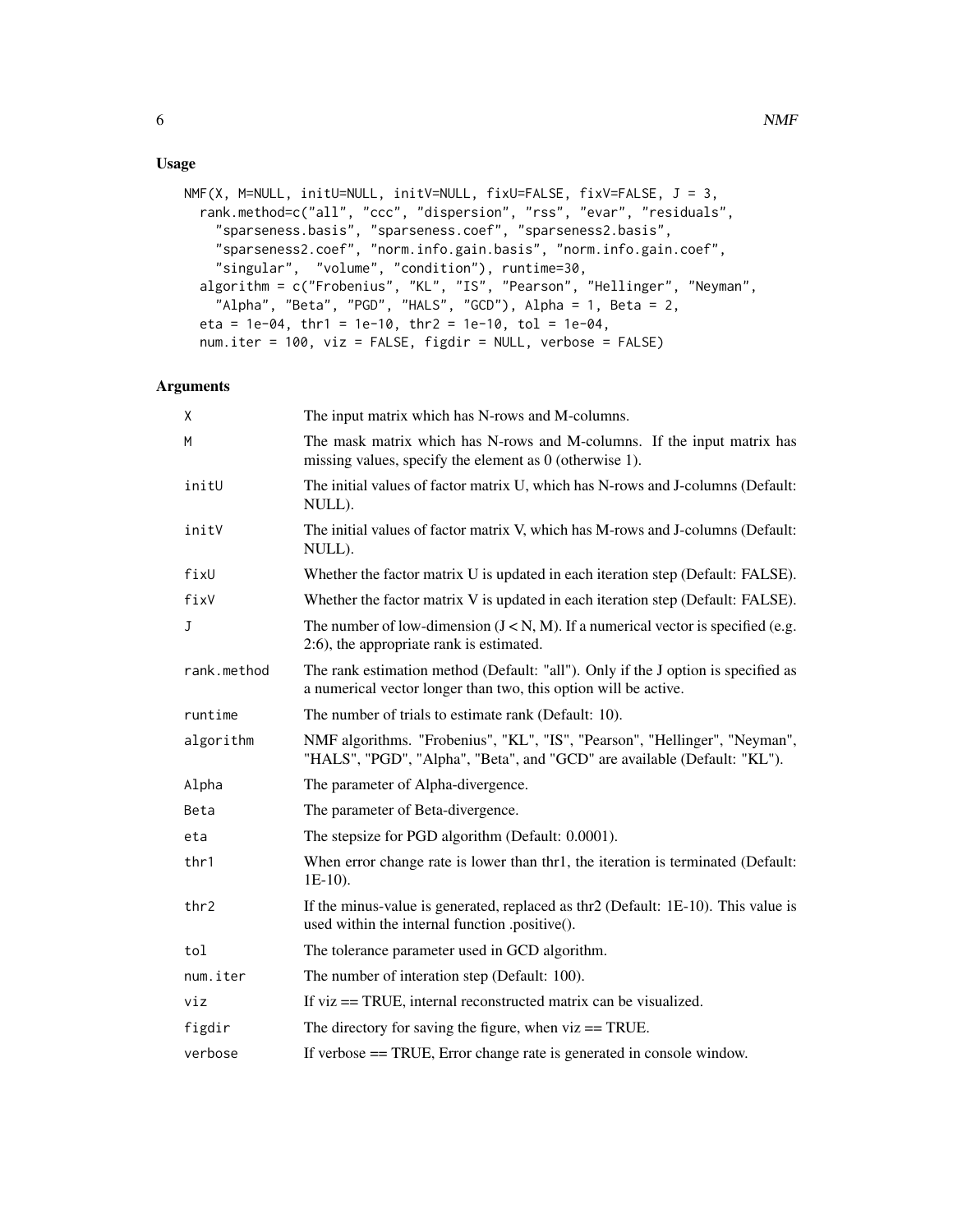#### <span id="page-6-0"></span>NTD  $\hspace{1.5cm}$  7

# Value

U : A matrix which has N-rows and J-columns  $(J < N, M)$ . V : A matrix which has M-rows and J-columns  $(J \lt N, M)$ . J : The number of dimension  $(J \lt N, M)$ . RecError : The reconstruction error between data tensor and reconstructed tensor from U and V. TrainRecError : The reconstruction error calculated by training set (observed values specified by M). TestRecError : The reconstruction error calculated by test set (missing values specified by M). RelChange : The relative change of the error. Trial : All the results of the trials to estimate the rank. Runtime : The number of the trials to estimate the rank. RankMethod : The rank estimation method.

#### Author(s)

Koki Tsuyuzaki

#### References

Andrzej CICHOCK, et. al., (2009). Nonnegative Matrix and Tensor Factorizations. *John Wiley & Sons, Ltd*

Keigo Kimura, (2017). A Study on Efficient Algorithms for Nonnegative Matrix/ Tensor Factorization. *Hokkaido University Collection of Scholarly and Academic Papers*

# Examples

```
if(interactive()){
  # Test data
  matdata <- toyModel(model = "NMF")
  # Simple usage
  out <- NMF(matdata, J=5)
  # Rank estimation mode (single method)
  out2 <- NMF(matdata, J=2:10, rank.method="ccc", runtime=3)
  plot(out2)
  # Rank estimation mode (all method)
  out3 <- NMF(matdata, J=2:10, rank.method="all", runtime=10)
  plot(out3)
}
```
<span id="page-6-1"></span>

NTD *Non-negative Tucker Decomposition Algorithms (NTD)*

#### Description

The input data is assumed to be non-negative tensor. NTD decompose the tensor to the dense core tensor (S) and low-dimensional factor matices (A).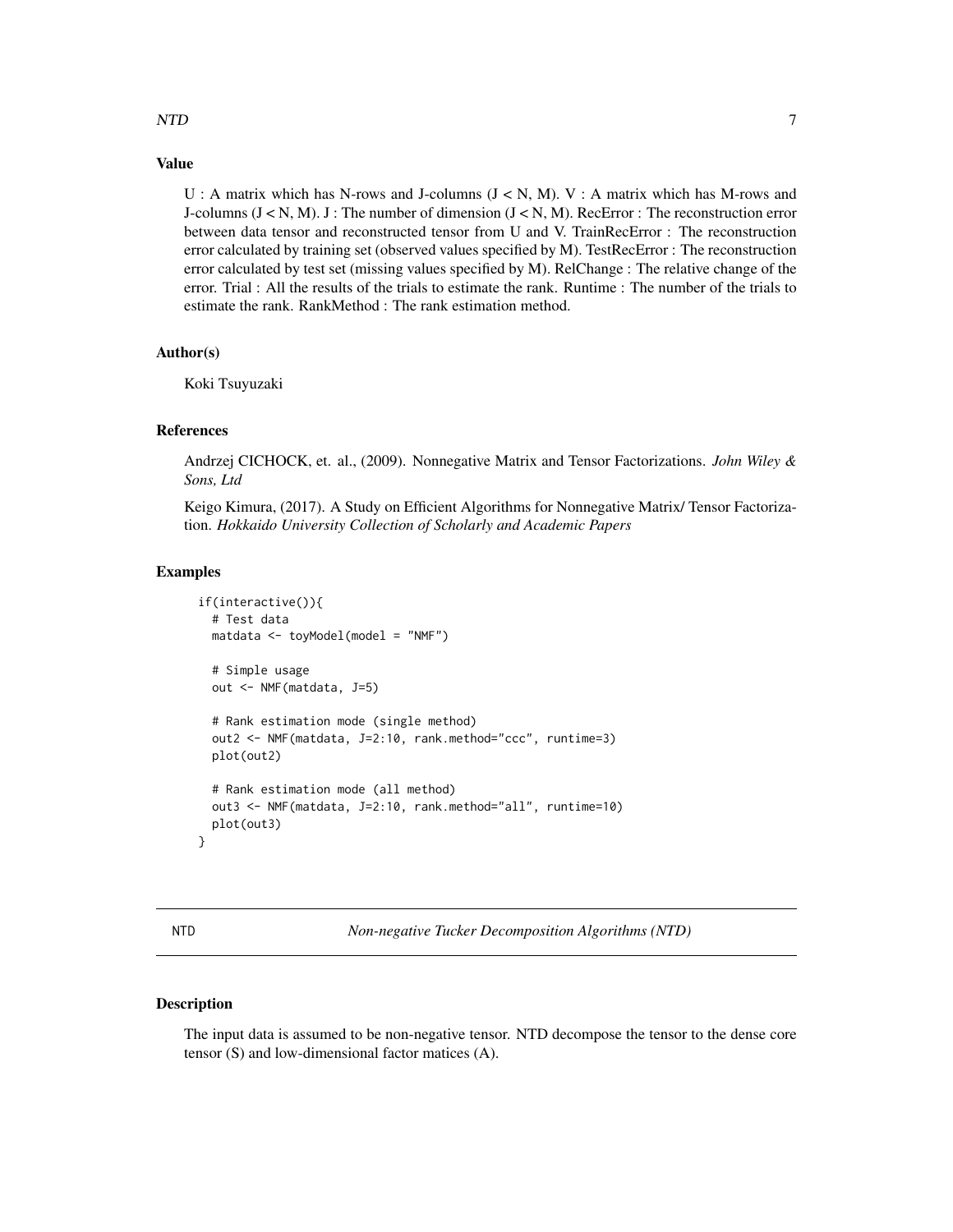### Usage

```
NTD(X, M=NULL, initS=NULL, initA=NULL, fixS=FALSE, fixA=FALSE,
  rank = c(3, 3, 3), modes = 1:3,
  algorithm = c("Frobenius", "KL", "IS", "Pearson", "Hellinger",
    "Neyman", "HALS", "Alpha", "Beta"), init = c("NMF", "ALS", "Random"),
 Alpha = 1,
 Beta = 2, thr = 1e-10, num.iter = 100, viz = FALSE,
  figdir = NULL, verbose = FALSE)
```
#### Arguments

| X         | The input tensor which has I1, I2, and I3 dimensions.                                                                                           |
|-----------|-------------------------------------------------------------------------------------------------------------------------------------------------|
| M         | The mask tensor which has I1, I2, and I3 dimensions. If the mask tensor has<br>missing values, specify the element as $0$ (otherwise 1).        |
| initS     | The initial values of core tensor which has J1, J2, and J3 dimensions (Default:<br>NULL).                                                       |
| initA     | A list containing the initial values of multiple factor matrices $(A_k, \langle Ik^*Jk \rangle)$ ,<br>k=1.K, Default: NULL).                    |
| fixS      | Whether the core tensor S is updated in each iteration step (Default: FALSE).                                                                   |
| fixA      | Whether the factor matrices Ak are updated in each iteration step (Default:<br>FALSE).                                                          |
| rank      | The number of low-dimension in each mode $(J1, J2, J3, J1<11, J2<12, J3<13)$<br>(Default: c(3,3,3)).                                            |
| modes     | The vector of the modes on whih to perform the decomposition (Default: 1:3)<br><all modes="">).</all>                                           |
| algorithm | NTD algorithms. "Frobenius", "KL", "IS", "Pearson", "Hellinger", "Neyman",<br>"HALS", "Alpha", and "Beta" are available (Default: "Frobenius"). |
| init      | The initialization algorithms. "NMF", "ALS", and "Random" are available (De-<br>fault: "NMF").                                                  |
| Alpha     | The parameter of Alpha-divergence.                                                                                                              |
| Beta      | The parameter of Beta-divergence.                                                                                                               |
| thr       | When error change rate is lower than thr1, the iteration is terminated (Default:<br>$1E-10$ ).                                                  |
| num.iter  | The number of interation step (Default: 100).                                                                                                   |
| viz       | If $viz == TRUE$ , internal reconstructed tensor can be visualized.                                                                             |
| figdir    | the directory for saving the figure, when viz = TRUE (Default: NULL).                                                                           |
| verbose   | If verbose == TRUE, Error change rate is generated in console windos.                                                                           |

# Value

S : Tensor object, which is defined as S4 class of rTensor package. A : A list containing three factor matrices. RecError : The reconstruction error between data tensor and reconstructed tensor from S and A. TrainRecError : The reconstruction error calculated by training set (observed values specified by M). TestRecError : The reconstruction error calculated by test set (missing values specified by M). RelChange : The relative change of the error.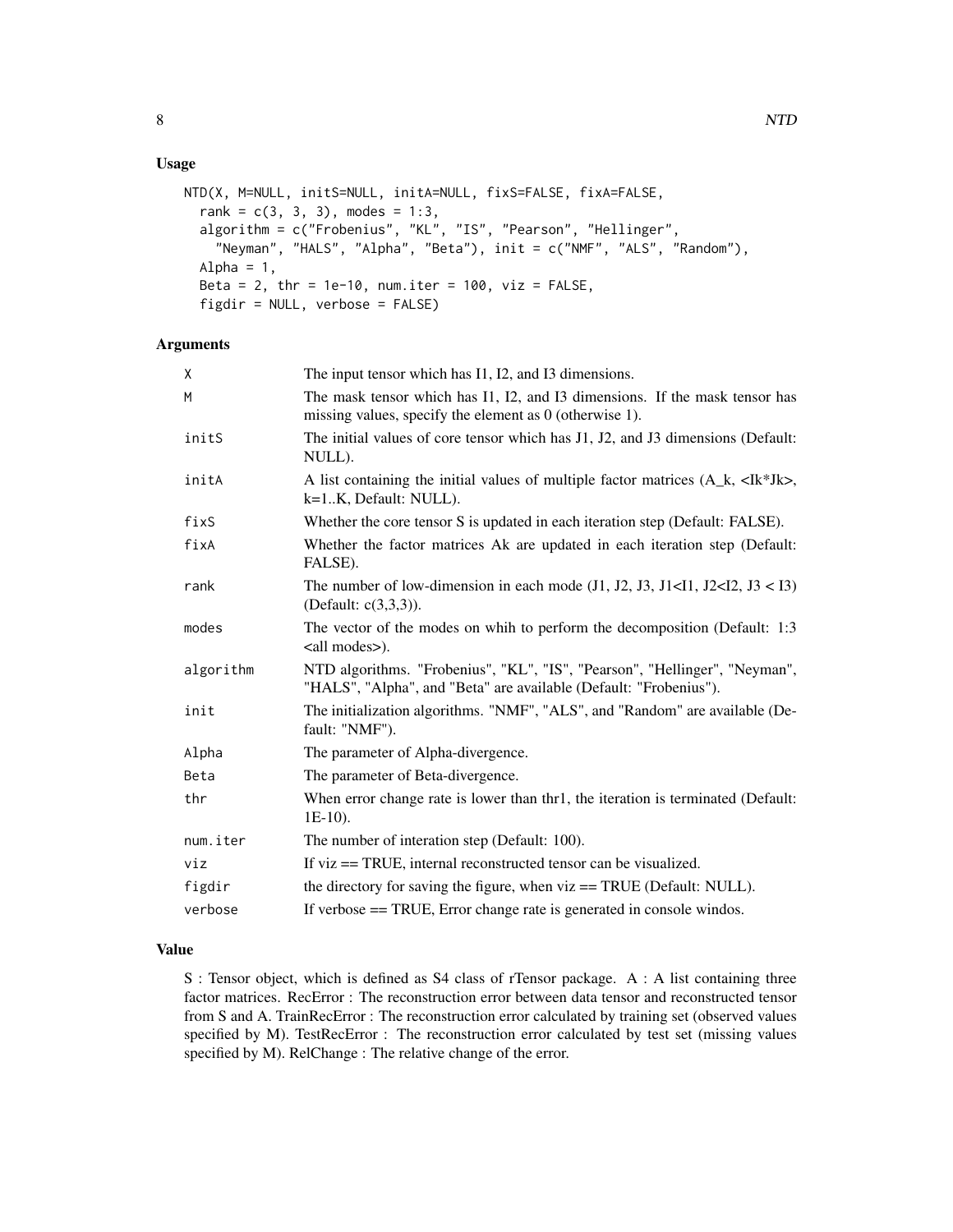### <span id="page-8-0"></span>NTF 9

### Author(s)

Koki Tsuyuzaki

# References

Yong-Deok Kim et. al., (2007). Nonnegative Tucker Decomposition. *IEEE Conference on Computer Vision and Pattern Recognition*

Yong-Deok Kim et. al., (2008). Nonneegative Tucker Decomposition With Alpha-Divergence. *IEEE International Conference on Acoustics, Speech and Signal Processing*

Anh Huy Phan, (2008). Fast and efficient algorithms for nonnegative Tucker decomposition. *Advances in Neural Networks - ISNN2008*

Anh Hyu Phan et. al. (2011). Extended HALS algorithm for nonnegative Tucker decomposition and its applications for multiway analysis and classification. *Neurocomputing*

#### See Also

#### [plotTensor3D](#page-11-1)

#### Examples

```
tensordata <- toyModel(model = "Tucker")
out <- NTD(tensordata, rank=c(2,2,2), algorithm="Frobenius",
 init="Random", num.iter=2)
```
<span id="page-8-1"></span>NTF *Non-negative CP Decomposition Algorithms (NTF)*

#### Description

The input data is assumed to be non-negative tensor. NTF decompose the tensor to the diagonal core tensor (S) and low-dimensional factor matices (A).

#### Usage

```
NTF(X, M=NULL, initA=NULL, fixA=FALSE, rank = 3,algorithm = c("Frobenius", "KL", "IS", "Pearson", "Hellinger", "Neyman",
    "HALS", "Alpha-HALS", "Beta-HALS", "Alpha", "Beta"),
  init = c("NMF", "ALS", "Random"), Alpha = 1,Beta = 2, thr = 1e-10, num.iter = 100, viz = FALSE,
 figdir = NULL, verbose = FALSE)
```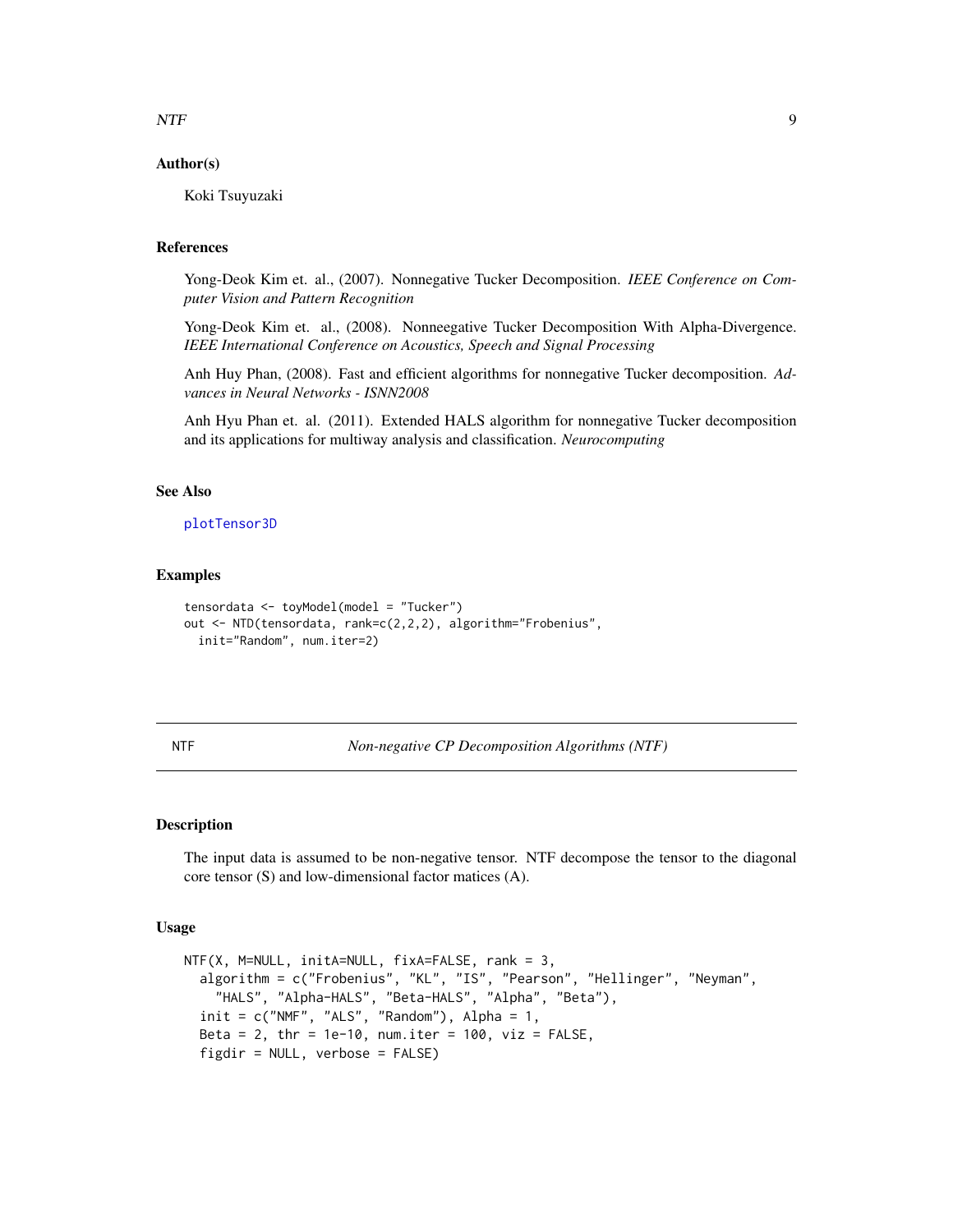### **Arguments**

| X         | The input tensor which has I1, I2, and I3 dimensions.                                                                                                                           |
|-----------|---------------------------------------------------------------------------------------------------------------------------------------------------------------------------------|
| M         | The mask tensor which has I1, I2, and I3 dimensions. If the mask tensor has<br>missing values, specify the element as $0$ (otherwise 1).                                        |
| initA     | A list containing the initial values of multiple factor matrices $(A_k, \langle Ik^*Jk \rangle)$ ,<br>k=1.K, Default: NULL).                                                    |
| fixA      | Whether the factor matrices Ak are updated in each iteration step (Default:<br>FALSE).                                                                                          |
| rank      | The number of low-dimension in each mode $(J1=J2=J3, J1<11, J2<12, J3<13)$<br>(Default: 3).                                                                                     |
| algorithm | NTF algorithms. "Frobenius", "KL", "IS", "Pearson", "Hellinger", "Neyman",<br>"HALS", "Alpha-HALS", "Beta-HALS", "Alpha", and "Beta" are available (De-<br>fault: "Frobenius"). |
| init      | The initialization algorithms. "NMF", "ALS", and "Random" are available (De-<br>fault: "NMF").                                                                                  |
| Alpha     | The parameter of Alpha-divergence.                                                                                                                                              |
| Beta      | The parameter of Beta-divergence.                                                                                                                                               |
| thr       | When error change rate is lower than thr1, the iteration is terminated (Default:<br>$1E-10$ ).                                                                                  |
| num.iter  | The number of interation step (Default: 100).                                                                                                                                   |
| viz       | If viz = TRUE, internal reconstructed tensor can be visualized.                                                                                                                 |
| figdir    | the directory for saving the figure, when viz == TRUE (Default: NULL).                                                                                                          |
| verbose   | If verbose == TRUE, Error change rate is generated in console windos.                                                                                                           |

#### Value

S : Tensor object, which is defined as S4 class of rTensor package. A : A list containing three factor matrices. RecError : The reconstruction error between data tensor and reconstructed tensor from S and A. TrainRecError : The reconstruction error calculated by training set (observed values specified by M). TestRecError : The reconstruction error calculated by test set (missing values specified by M). RelChange : The relative change of the error.

# Author(s)

Koki Tsuyuzaki

# References

Andrzej CICHOCKI et. al., (2007). Non-negative Tensor Factorization using Alpha and Beta Divergence. *IEEE ICASSP 2007*

Anh Huy PHAN et. al., (2008). Multi-way Nonnegative Tensor Factorization Using Fast Hierarchical Alternating Least Squares Algorithm (HALS). *NOLTA2008*

Andrzej CICHOCKI et. al., (2008). Fast Local Algorithms for Large Scale Nonnegative Matrix and Tensor Factorizations. *IEICE Transactions on Fundamentals of Electronics, Communications and Computer Sciences*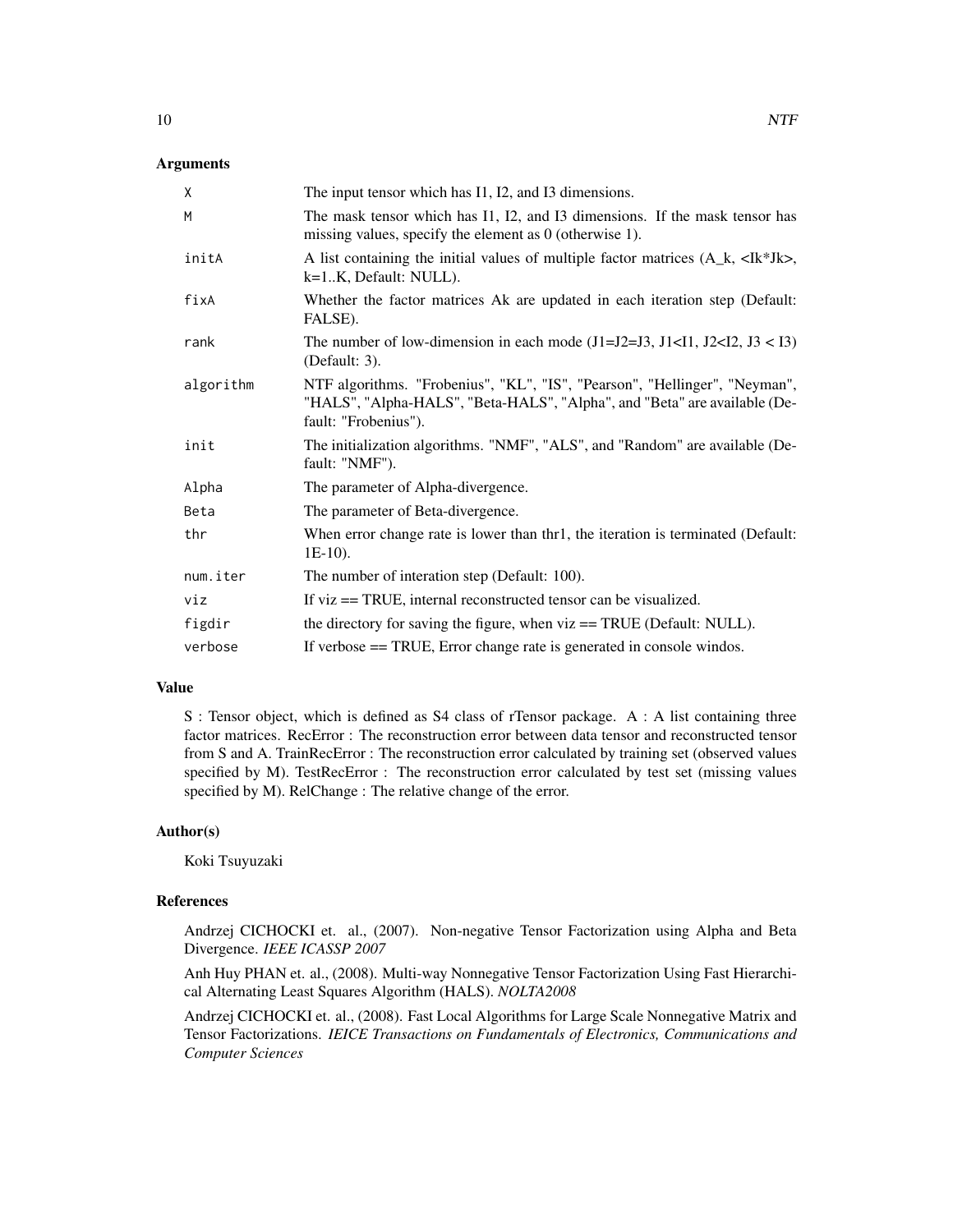#### <span id="page-10-0"></span> $p$ lot. $N$ MF  $11$

#### See Also

[plotTensor3D](#page-11-1)

#### Examples

```
tensordata <- toyModel(model = "CP")
out <- NTF(tensordata, rank=3, algorithm="Beta-HALS", num.iter=2)
```
plot.NMF *Plot function of the result of NMF function*

#### **Description**

Only if J is specified as a vector longer than 1, this function will be active.

#### Usage

 $plot(x, \ldots)$ 

#### **Arguments**

| $\boldsymbol{\mathsf{x}}$ | The result of NMF function (NMF class). |
|---------------------------|-----------------------------------------|
| .                         | Optional parameter for plot.            |

### Value

A ggplot will be gerarated.

# Author(s)

Koki Tsuyuzaki

#### References

Jean-Philippe Brunet. et. al., (2004). Metagenes and molecular pattern discovery using matrix factorization. *PNAS*

Xiaoxu Han. (2007). CANCER MOLECULAR PATTERN DISCOVERY BY SUBSPACE CON-SENSUS KERNEL CLASSIFICATION

Attila Frigyesi. et. al., (2008). Non-Negative Matrix Factorization for the Analysis of Complex Gene Expression Data: Identification of Clinically Relevant Tumor Subtypes. *Cancer Informatics*

Haesun Park. et. al., (2019). Lecture 3: Nonnegative Matrix Factorization: Algorithms and Applications. *SIAM Gene Golub Summer School, Aussois France, June 18, 2019*

Chunxuan Shao. et. al., (2017). Robust classification of single-cell transcriptome data by nonnegative matrix factorization. *Bioinformatics*

Paul Fogel (2013). Permuted NMF: A Simple Algorithm Intended to Minimize the Volume of the Score Matrix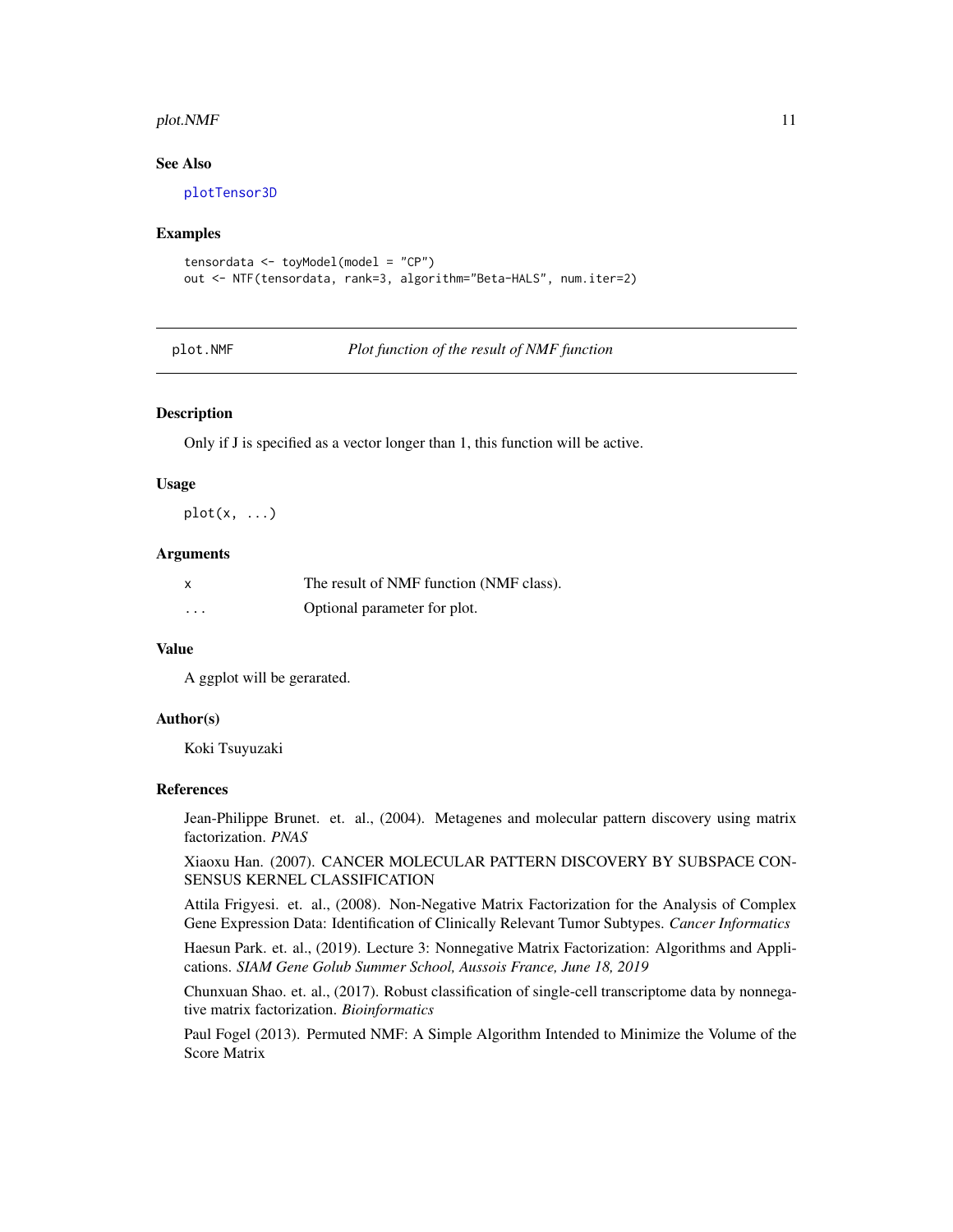Philip M. Kim. et. al., (2003). Subsystem Identification Through Dimensionality Reduction of Large-Scale Gene Expression Data. *Genome Research*

Lucie N. Hutchins. et. al., (2008). Position-dependent motif characterization using non-negative matrix factorization. *Bioinformatics*

Patrik O. Hoyer (2004). Non-negative Matrix Factorization with Sparseness Constraints. *Journal of Machine Learning 5*

#### Examples

plot.NMF

<span id="page-11-1"></span>plotTensor3D *Plot function for visualization of tensor data structure*

#### Description

Combined with recTensor function and the result of NTF or NTD, the reconstructed tesor structure can be visullized.

#### Usage

plotTensor3D(X = NULL)

# Arguments

X Tensor object, which is defined as S4 class of rTensor package.

#### Author(s)

Koki Tsuyuzaki

# Examples

```
tensordata <- toyModel(model = "CP")
out <- NTF(tensordata, rank=3, algorithm="Beta-HALS", num.iter=2)
tmp <- tempdir()
png(filename=paste0(tmp, "/NTF.png"))
plotTensor3D(recTensor(out$S, out$A))
dev.off()
```
<span id="page-11-0"></span>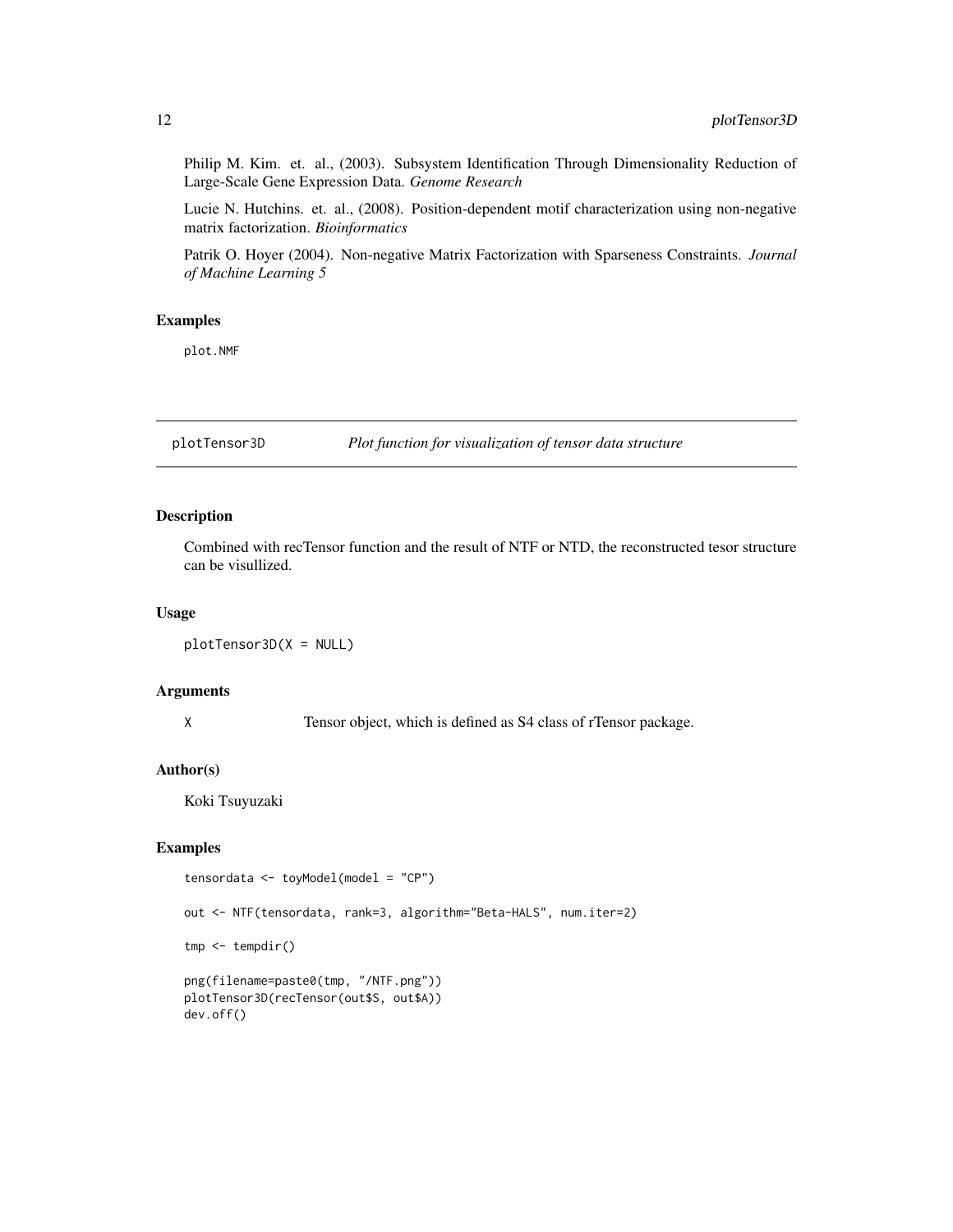<span id="page-12-1"></span><span id="page-12-0"></span>

# Description

Combined with plotTensor3D function and the result of NTF or NTD, the reconstructed tesor structure can be visullized.

#### Usage

 $recTensor(S = NULL, A = NULL, idx = 1:3, reverse = FALSE)$ 

# Arguments

| S       | Tensor object, which is defined as S4 class of rTensor package.                                                                                          |
|---------|----------------------------------------------------------------------------------------------------------------------------------------------------------|
| A       | A list containing three factor matrices.                                                                                                                 |
| idx     | The direction of mode-n muliplication (Default: 1:3). For example $\text{idx}=1$ is<br>defined. $S x_1 A$ is calculated $(x_1 : mode-1$ multiplication). |
| reverse | If reverse = TRUE, $t(A[[n]])$ is multiplicated to S (Default: FALSE).                                                                                   |

# Value

Tensor object, which is defined as S4 class of rTensor package.

# Author(s)

Koki Tsuyuzaki

# See Also

[Tensor-class](#page-0-0), [NTF](#page-8-1), [NTD](#page-6-1)

# Examples

```
tensordata <- toyModel(model = "CP")
out <- NTF(tensordata, rank=3, algorithm="Beta-HALS", num.iter=2)
rec <- recTensor(out$S, out$A)
```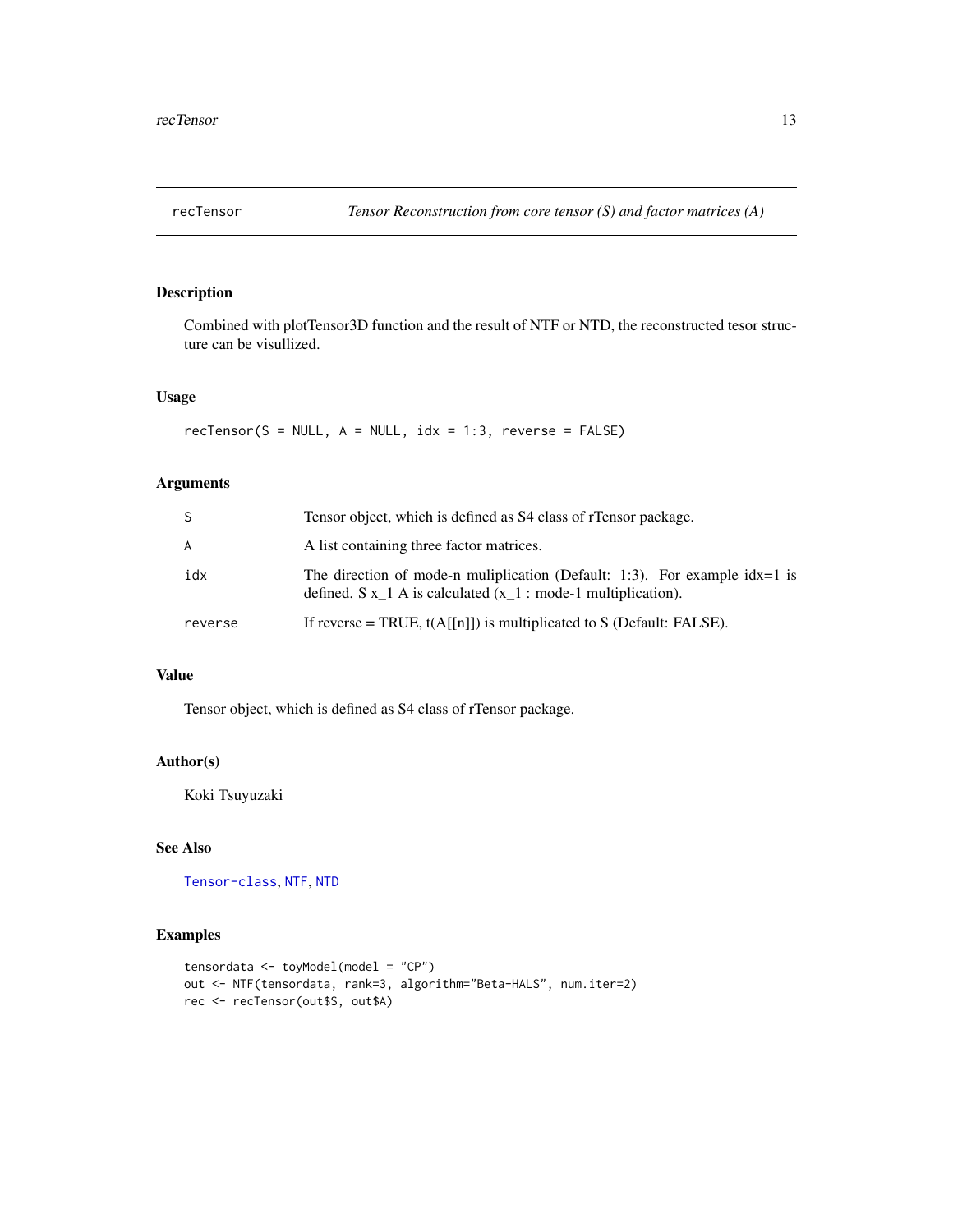<span id="page-13-0"></span>

# Description

The input data objects are assumed to be non-negative matrices. siNMF decompose the matrices to two low-dimensional factor matices simultaneously.

### Usage

```
siNMF(X, M=NULL, initW=NULL, initH=NULL, fixW=FALSE, fixH=FALSE, J = 3,
 w=NULL, algorithm = c("Frobenius", "KL", "IS", "PLTF"), p=1,
   thr = 1e-10, num.iter = 100,
   viz = FALSE, figdir = NULL, verbose = FALSE)
```

| X         | A list containing the input matrices $(X_k, \langle N^*Mk \rangle, k=1K)$ .                                                                                  |
|-----------|--------------------------------------------------------------------------------------------------------------------------------------------------------------|
| M         | A list containing the mask matrices $(X_k, \langle N^*Mk\rangle, k=1K)$ . If the input matrix<br>has missing values, specify the element as 0 (otherwise 1). |
| initW     | The initial values of factor matrix W, which has N-rows and J-columns (Default:<br>NULL).                                                                    |
| initH     | A list containing the initial values of multiple factor matrices $(H_k, \langle Mk^*J \rangle)$ ,<br>k=1.K, Default: NULL).                                  |
| fixW      | Whether the factor matrix W is updated in each iteration step (Default: FALSE).                                                                              |
| fixH      | Whether the factor matrices Hk are updated in each iteration step (Default:<br>FALSE).                                                                       |
| J         | Number of low-dimension $(J < N, Mk)$ .                                                                                                                      |
| W         | Weight vector (Default: NULL)                                                                                                                                |
| algorithm | Divergence between X and X_bar. "Frobenius", "KL", and "IS" are available<br>(Default: "KL").                                                                |
| p         | The parameter of Probabilistic Latent Tensor Factorization (p=0: Frobenius,<br>$p=1$ : KL, $p=2$ : IS)                                                       |
| thr       | When error change rate is lower than thr, the iteration is terminated (Default:<br>$1E-10$ ).                                                                |
| num.iter  | The number of interation step (Default: 100).                                                                                                                |
| viz       | If $viz == TRUE$ , internal reconstructed matrix can be visualized.                                                                                          |
| figdir    | the directory for saving the figure, when $viz == TRUE$ .                                                                                                    |
| verbose   | If verbose == TRUE, Error change rate is generated in console windos.                                                                                        |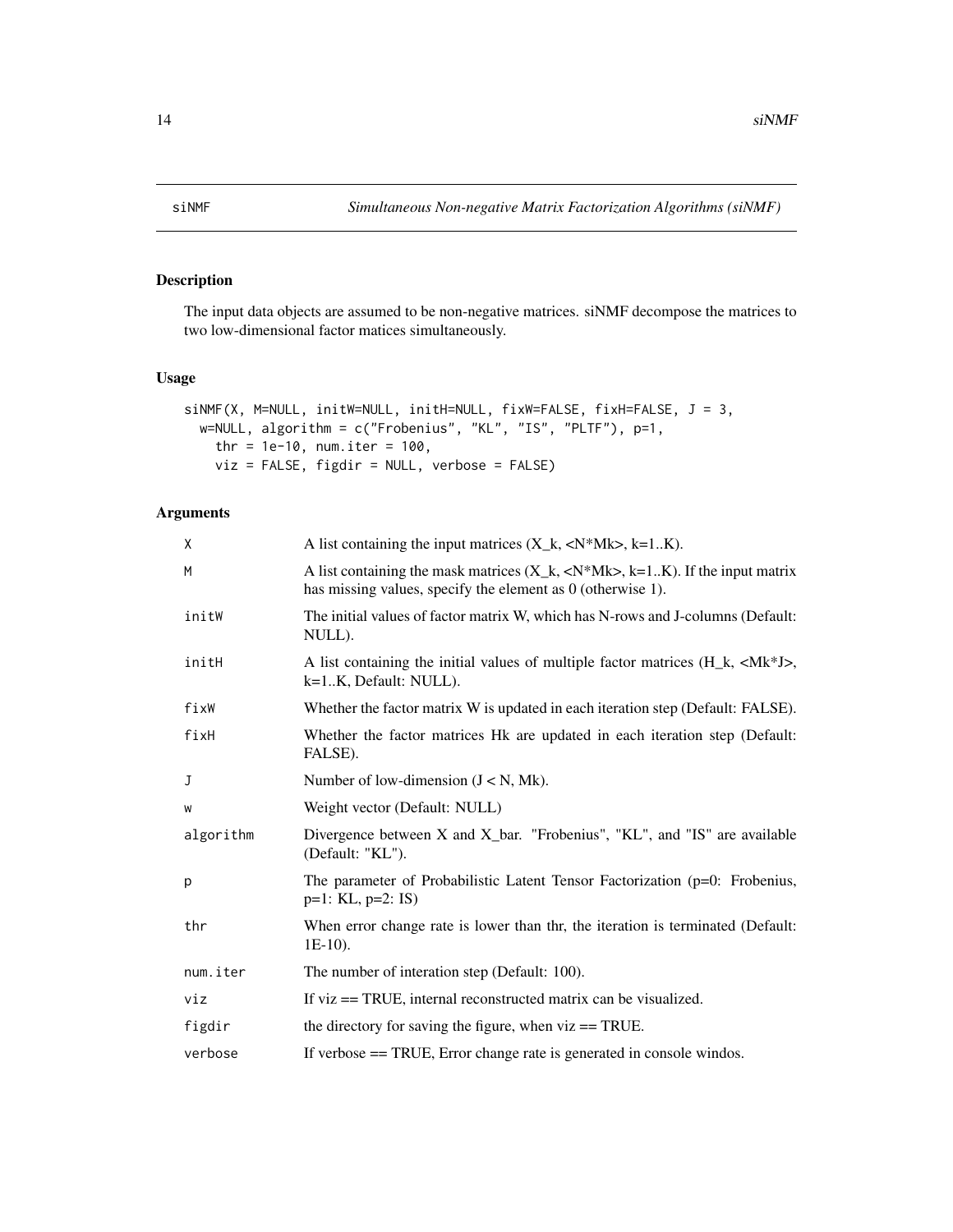#### <span id="page-14-0"></span>toyModel and the state of the state of the state of the state of the state of the state of the state of the state of the state of the state of the state of the state of the state of the state of the state of the state of t

### Value

W : A matrix which has N-rows and J-columns  $(J < N, Mk)$ . H : A list which has multiple elements containing Mk-rows and J-columns matrix  $(J < N, Mk)$ . RecError : The reconstruction error between data matrix and reconstructed matrix from W and H. TrainRecError : The reconstruction error calculated by training set (observed values specified by M). TestRecError : The reconstruction error calculated by test set (missing values specified by M). RelChange : The relative change of the error.

#### Author(s)

Koki Tsuyuzaki

#### References

Liviu Badea, (2008) Extracting Gene Expression Profiles Common to Colon and Pancreatic Adenocarcinoma using Simultaneous nonnegative matrix factorization. *Pacific Symposium on Biocomputing* 13:279-290

Shihua Zhang, et al. (2012) Discovery of multi-dimensional modules by integrative analysis of cancer genomic data. *Nucleic Acids Research* 40(19), 9379-9391

Zi Yang, et al. (2016) A non-negative matrix factorization method for detecting modules in heterogeneous omics multi-modal data, *Bioinformatics* 32(1), 1-8

Y. Kenan Yilmaz et al., (2010) Probabilistic Latent Tensor Factorization, *International Conference on Latent Variable Analysis and Signal Separation* 346-353

#### Examples

matdata <- toyModel(model = "siNMF\_Easy") out <- siNMF(matdata, J=2, num.iter=2)

<span id="page-14-1"></span>toyModel *Toy model data for using NMF, NTF, and NTD*

#### Description

The data is used for confirming the algorithm are properly working.

#### Usage

toyModel(model = "CP", seeds=123)

| model | Single character string is specified. "NMF", "CP", and "Tucker" are available<br>(Default: "CP"). |
|-------|---------------------------------------------------------------------------------------------------|
| seeds | Random number for setting set seeds in the function (Default: 123).                               |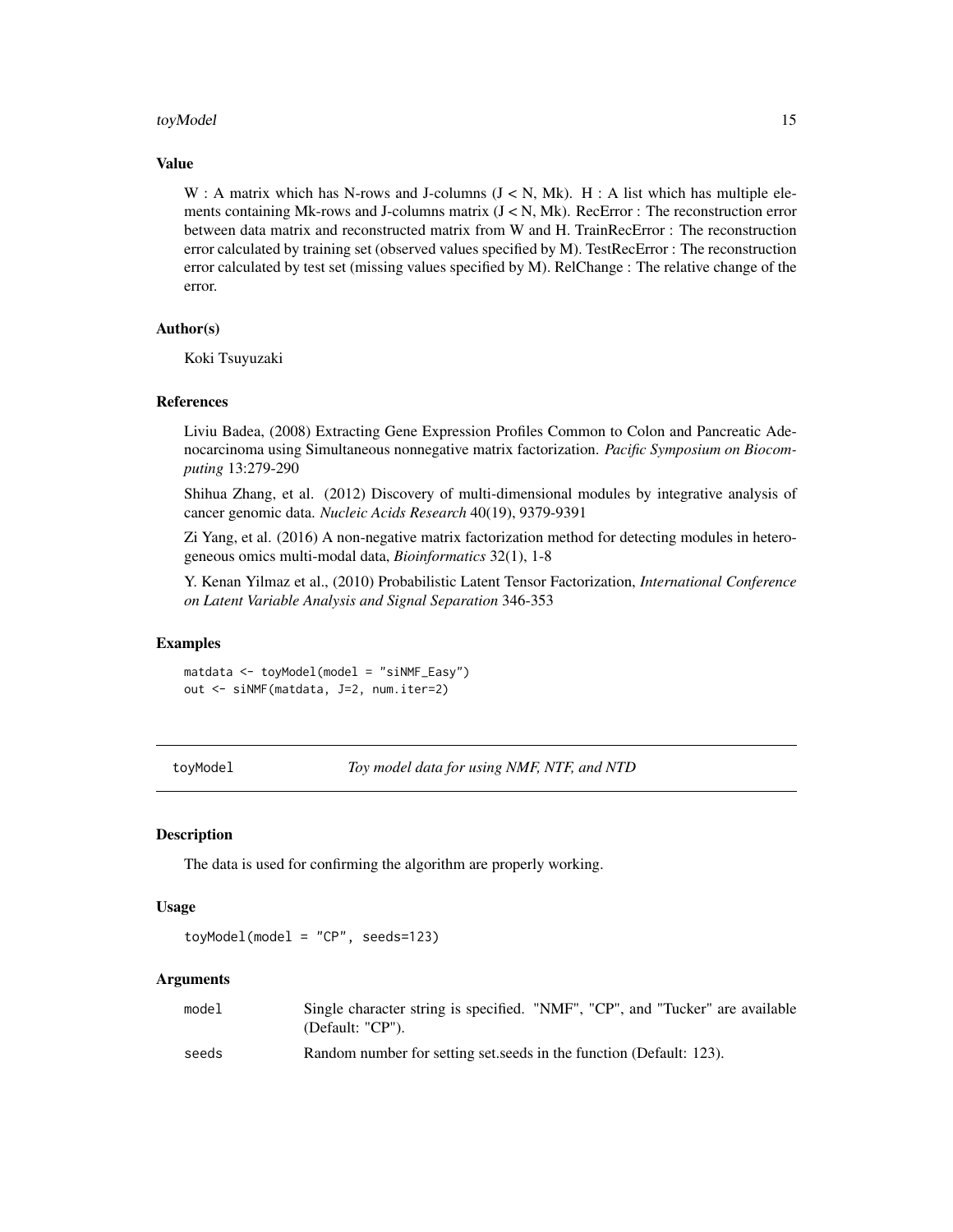# <span id="page-15-0"></span>Value

If model is specified as "NMF", a matrix is generated. Otherwise, a tensor is generated.

#### Author(s)

Koki Tsuyuzaki

# See Also

[NMF](#page-4-1), [NTF](#page-8-1), [NTD](#page-6-1)

# Examples

```
matdata <- toyModel(model = "NMF", seeds=123)
tensordata1 <- toyModel(model = "CP", seeds=123)
tensordata2 <- toyModel(model = "Tucker", seeds=123)
```